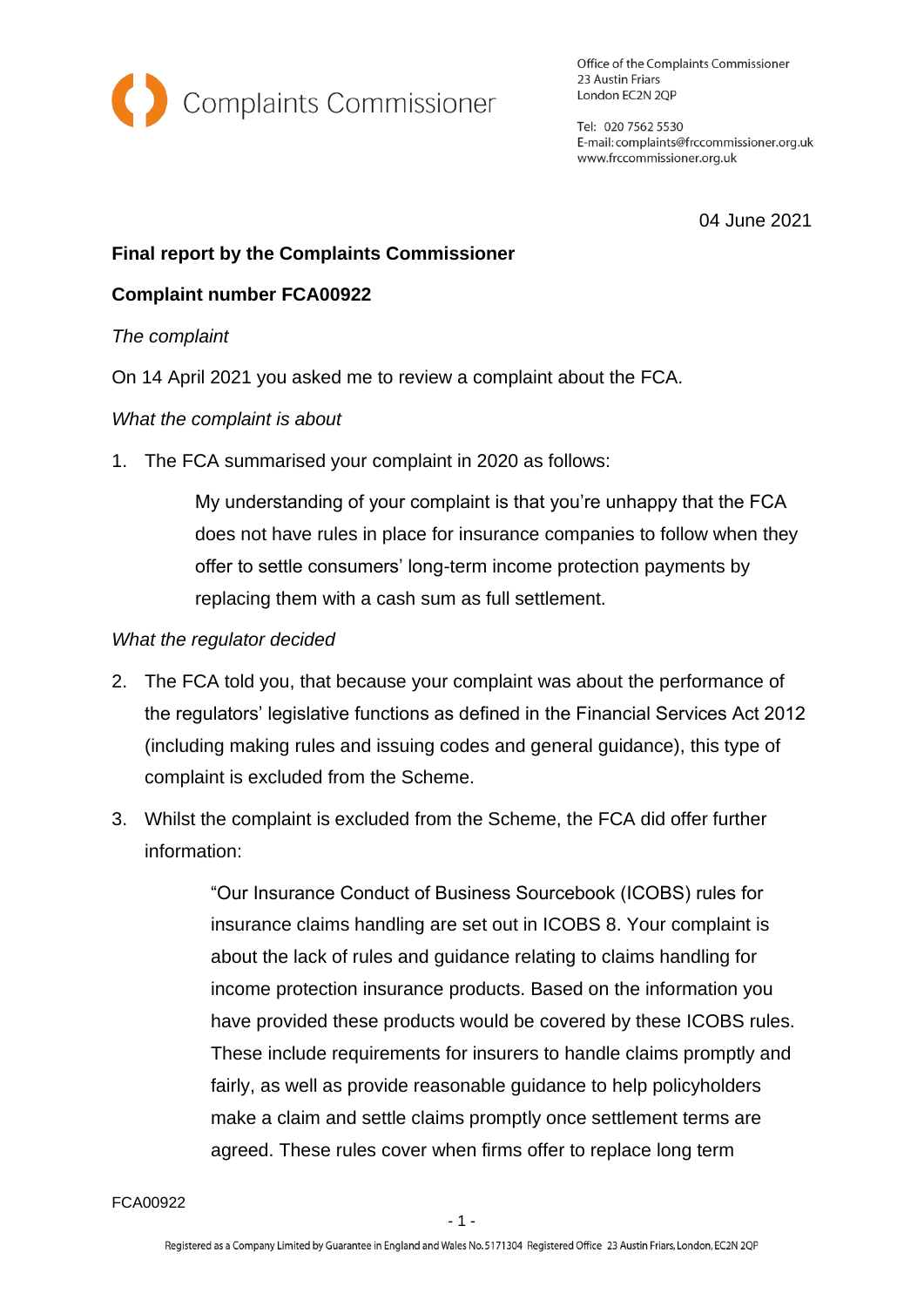payments with a cash sum as settlement. In this area we have not seen the evidence to justify the need for additional, detailed rules.

Our regulation is outcome-focused based on a combination of the Principles, other high-level rules and, where necessary, detailed rules and guidance. The rules are contained in the FCA's Handbook, which sets out rules for regulated firms to which they must adhere. At a highlevel firms must treat customers fairly and pay due regard to the information needs of customers and communicate with them in a way which is clear, fair and not misleading.

If you have concerns about conduct of specific insurers in this area then please provide us with details and we can look to share the information with the relevant firm(s) supervision team."

### *Why you are unhappy with the regulator's decision*

- 4. You have said to me that:
- 5. "First the FCA had told me on 26 March 2021 that it had allocated my complaint to a complaints investigator, who would write to me again within four weeks with either a summary of the complaint or a decision. But then on 30 March 2021 it told me it had changed its mind. Also, its email today (14 April 2021) had errors and was poorly explained."
- 6. "My email of 18 March 2021 was to complain that the FCA does not have sufficient regulation in place to protect Income Protection consumers from a specific issue. The FCA had responded to my related complaint last year in February 2020, setting out the high-level rules of its regulation system, and it claimed that these rules were sufficient to deal with the Income Protection issue at hand. But information provided recently by the Financial Ombudsman Service in February / March 2021 shows in fact that these rules clearly are not sufficient. I therefore raised this as a fresh complaint with the FCA. But it has refused to answer it."

#### *My analysis*

7. Whilst your complaint referral is out of time, I have reviewed it.